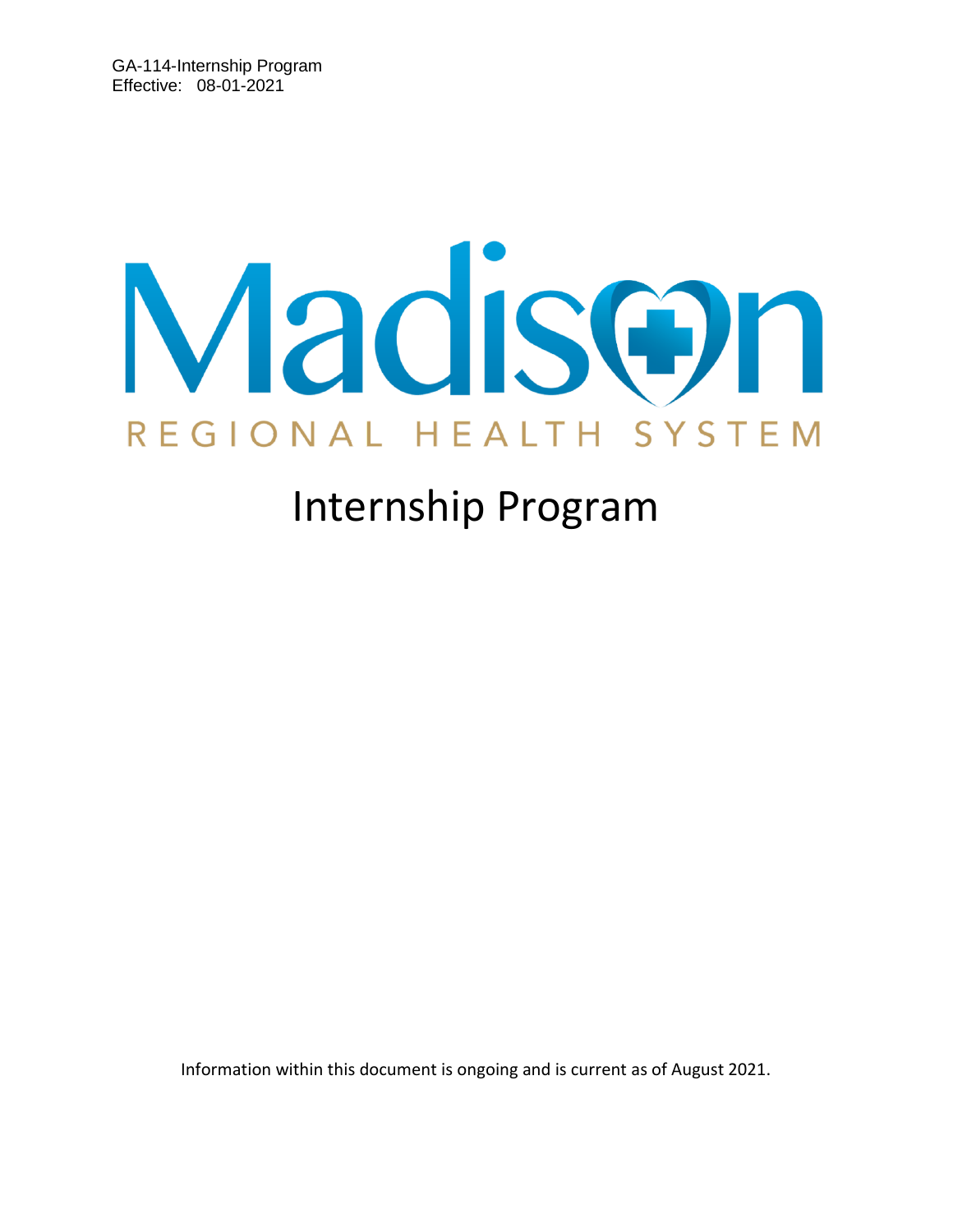

# Table of Contents

#### **Overview**

Our Vision for the Program Basic Conditions

#### **Internship Types**

General Options Nursing Information Technology (IT) Administration

#### **Application for Internship**

Application Periods How to Apply Review of Applicants Interview of Applicants Onboarding

#### **Pre-Employment**

Pre-Evaluation Forms Student Preparedness Checklist College Requirements Licensing / Liability

#### **Expectations**

Student Responsibilities Preceptor/Department Responsibilities

#### **Post-Employment**

Student Post-Evaluation Preceptor Post-Evaluation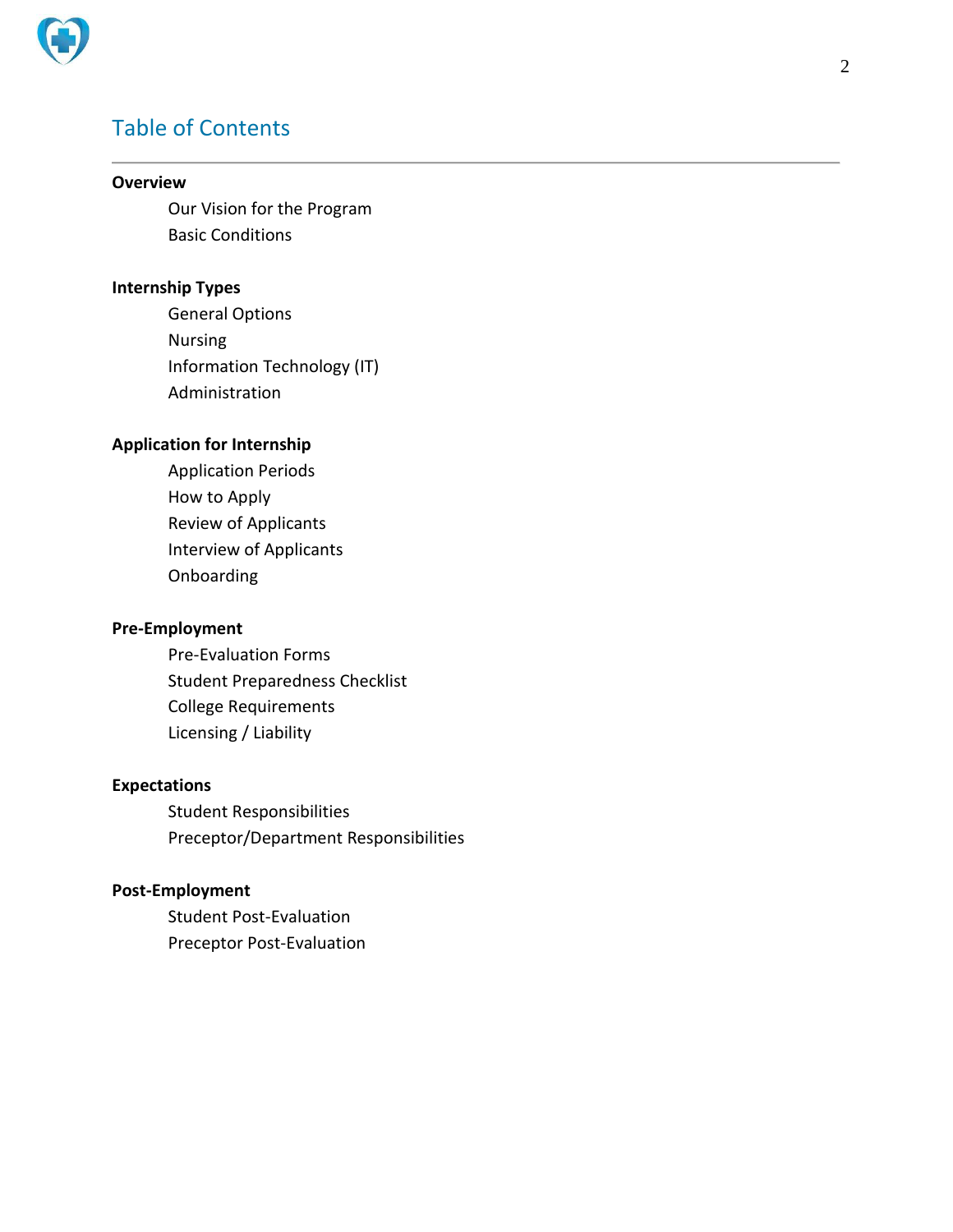

# **Overview**

#### **Our Vision for the Program**

At Madison Regional Health System, our mission is to provide quality healthcare close to home. We recognize that this can only be done by adding compassionate, team-oriented members to our team. Internship programs allow us to have an enhanced presence on college campuses while also providing students an opportunity to learn from professionals in their field. We are committed to providing an exceptional learning and working environment for South Dakota students, in particular.

#### **Basic Conditions**

- MRHS offers internships to students enrolled in post-secondary institutions majoring in appropriate fields.
- MRHS will field internship applications during the specified periods and has the right to suspend the application process whenever they deem necessary.

# Internship Types

#### **General Options**

MRHS has identified three specific internships that are in high need and provide the most benefit to the organization. These areas are nursing, IT, and administrative. These are all high need areas for the facility and have accredited programs through the South Dakota Board of Regents. Applicants reserve the right to apply for internships in other departments. Decisions on internships will be made by the CEO and the director of the desired department. Internships will be classified by one of four categories:

- Paid and For-Credit
- Paid and Not-For-Credit
- Not Paid and For-Credit
- Not Paid and Not-For-Credit

If interns are not hired as an official employee and paid an hourly rate, they may still be offered certain stipends. These may include, but are not limited to: housing, transportation, scholarships, or loans. If the intern is not taken on as an MRHS employee (unpaid), then they will not be eligible for worker's compensation or retirement benefits from MRHS. The type of compensation for an internship experience is to be determined by MRHS.

#### **Nursing**

MRHS is committed to providing nursing clinical internships to upcoming nurses that are planning to graduate within the next two semesters. The MRHS nursing internship program is certified by the South Dakota Board of Nursing and additional requirements may need to be met based on their policies. Nurses involved in the program will be hired as MRHS employees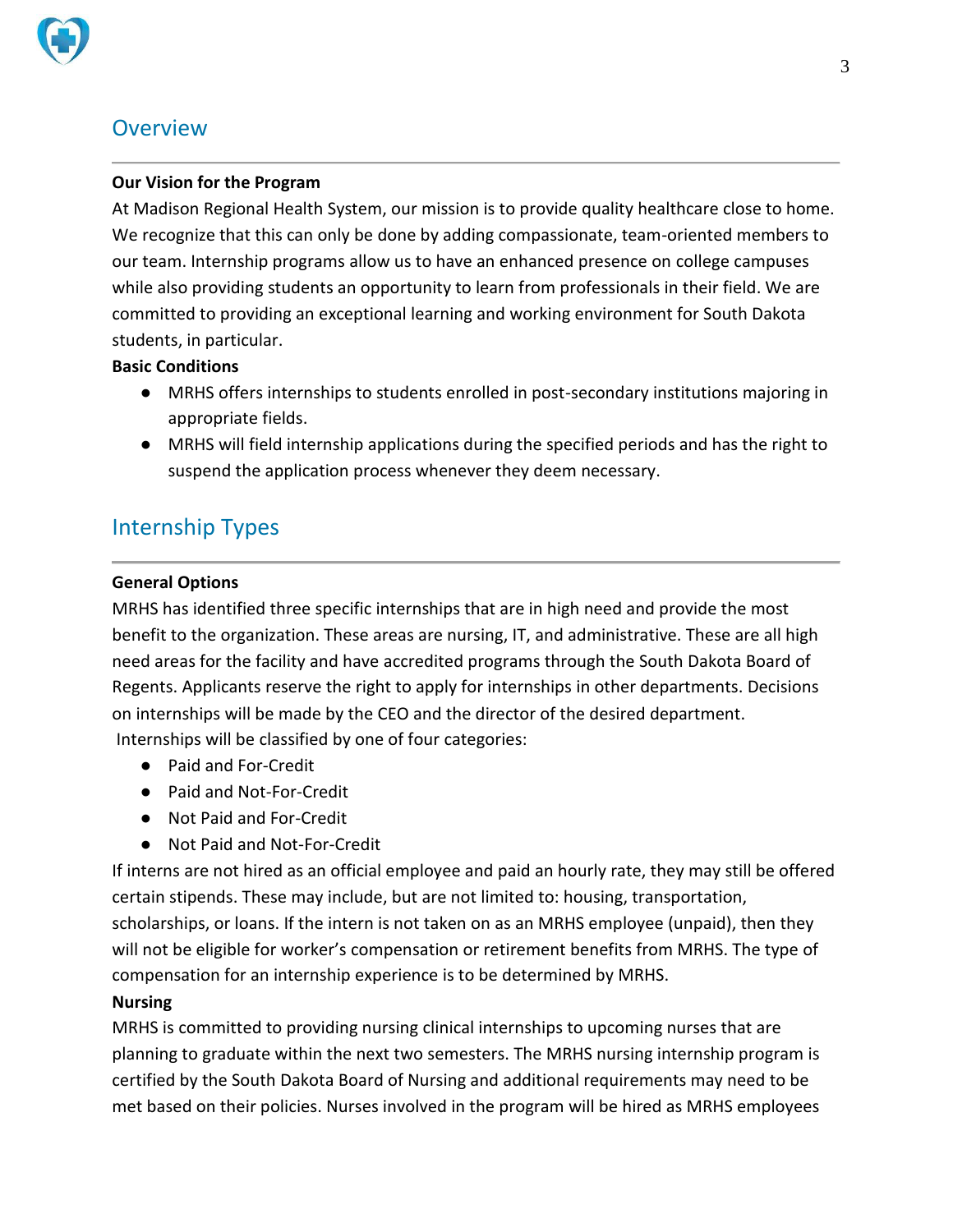

and will work with a supervisor for 10 weeks. Interns may also enroll for college credit through their universities. Interns can inquire about a loan forgiveness program to assist in covering tuition. The number of interns taken per semester is reliant on how many supervisors are willing and able to mentor students. This is the only internship program that has a specified length and the requirement that the student is an MRHS employee.

#### **IT**

MRHS is committed to providing IT students with a program that prepares them for the complex world of IT in healthcare. While on site, IT students will learn of the importance of IT and the fact that every other department depends on it to keep daily operations running smoothly. Students will also be introduced to how our EMR system functions. It is likely interns may spend time in all departments as they assist staff in resolving IT issues. In addition, IT interns may be assigned additional projects by their supervisor or by their academic institution.

#### **Administrative**

MRHS provides administrative internships to future healthcare professionals to expose them to all aspects of managing a healthcare facility. Administrative interns will complete an administrative and/or research project that they decide upon with their supervisor. These projects should benefit both the student and the facility. The only university in South Dakota with the major of health services administration, USD, also requires at least two projects to be completed by the student in order to receive academic credit. They will spend the majority of their time working on these projects, spending time with the CEO, and shadowing different departments within the facility. MRHS will try to accommodate any other academic requirements set in place by other universities.

# Application for Internship

#### **Application Periods**

Application periods closely line up with the academic calendar. Applications close for the upcoming semester on Friday at 5 P.M. the week of midterms of the current semester. For example, an applicant must apply before spring semester midterms in order to be considered for a summer semester internship. Keep in mind the earlier an application is submitted the better, as positions will fill quickly. This process allows for MRHS staff to properly review applications and conduct a formal interview process. Upon hiring, MRHS staff will still have time to prepare projects and curriculum that will be most beneficial to the student and the facility alike.

#### **How to Apply**

Applicants will need to submit a cover letter and a resume with at least three references. If the student is applying through an academic institution, contact information for the internship coordinator will need to be attached as well. An academic transcript may be requested by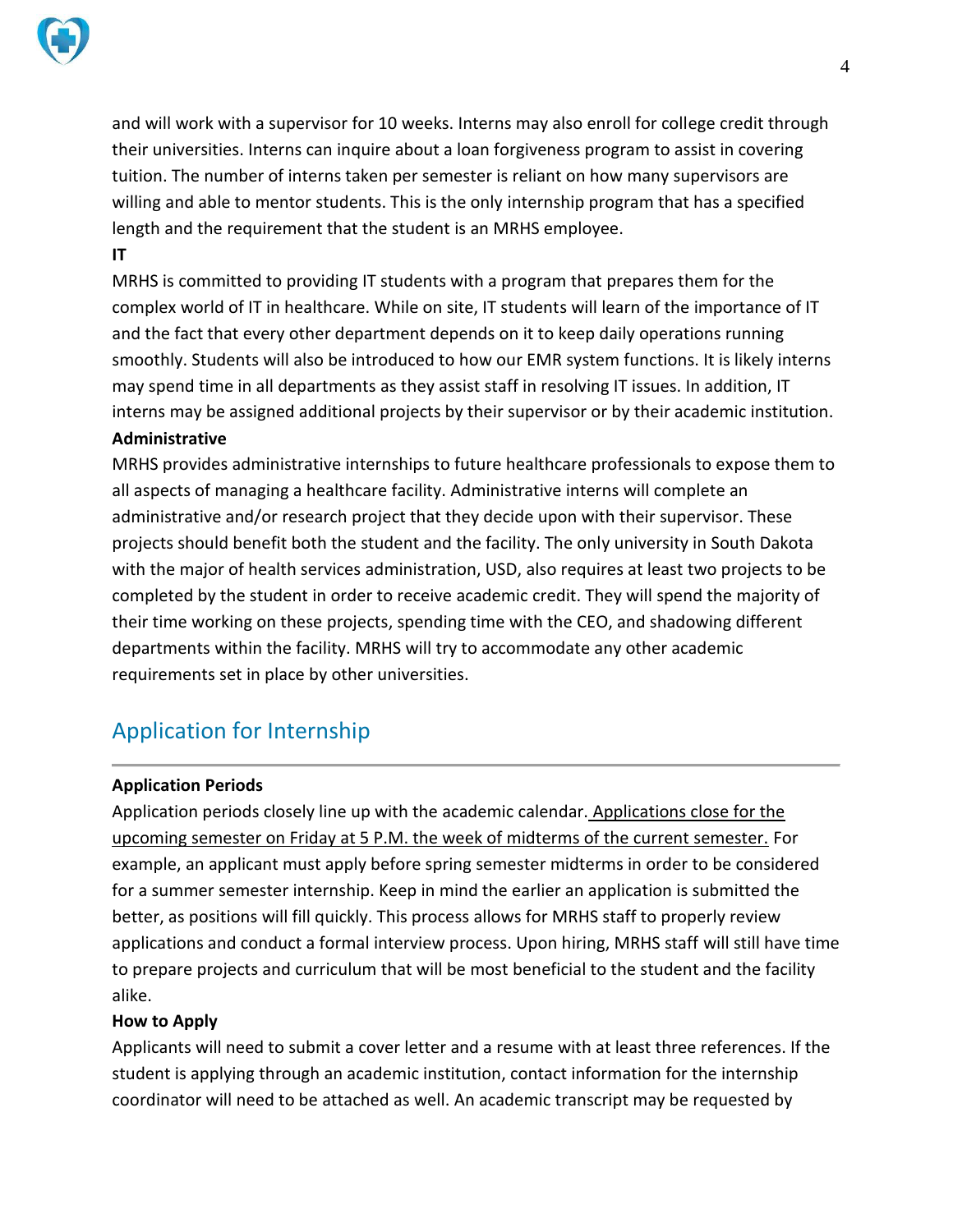

MRHS on a per need basis. Applicants may also be required to submit test scores or certifications depending on the department. Applications can be found on www.madisonregionalhealth.org. Applications can be submitted to Donna.Lueth@MadisonHospital.com

#### **Review of Applicants**

Human resources, the CEO, and the appropriate apartment director will review applications. Factors that will be considered in the selection process will include academic qualifications, past experiences (academic or professional), and statements made by references. Once an application is thoroughly reviewed and approved, the applicant will be contacted to set up an interview. On rare occasions, the interview process may be bypassed and the applicant may be contacted and informed of a decision immediately after the review process.

#### **Interview of Applicants**

Interviews will typically be conducted by the director of the appropriate department or by the potential supervisor of the applicant. The CEO can also conduct interviews or observe if they so wish. MRHS prefers that interviews be completed in person but an online interview can be accommodated if deemed necessary. Following the interview, the applicant will be contacted with an official decision on if they will continue along in the hiring process. If they will, a background check and drug test will be conducted.

#### **Onboarding**

Upon receiving a clear background check and drug test, the onboarding process can begin. These forms will need to be completed in person prior to beginning the internship as crucial privacy documents need to be signed. Payroll information will also need to be collected if the internship is paid. MRHS requires new employees to complete an online training course within the first 30 days of starting at the facility. In addition, MRHS requires all new employees attend a general orientation session that is offered on-site once a month. New interns will be required to complete this training course and to attend this orientation to gain awareness of the facility and its policies.

### Pre-Employment

#### **Pre-Evaluation Forms**

● This form may be found on www.madisonregionalhealth.org.

#### **Student Preparedness Checklist**

• This form may be found on www.madisonregionalhealth.org.

#### **College Requirements**

● MRHS is not responsible for communicating with universities to complete the proper paperwork. It is the intern's responsibility to bring the appropriate university documentation to MRHS for signatures and approval.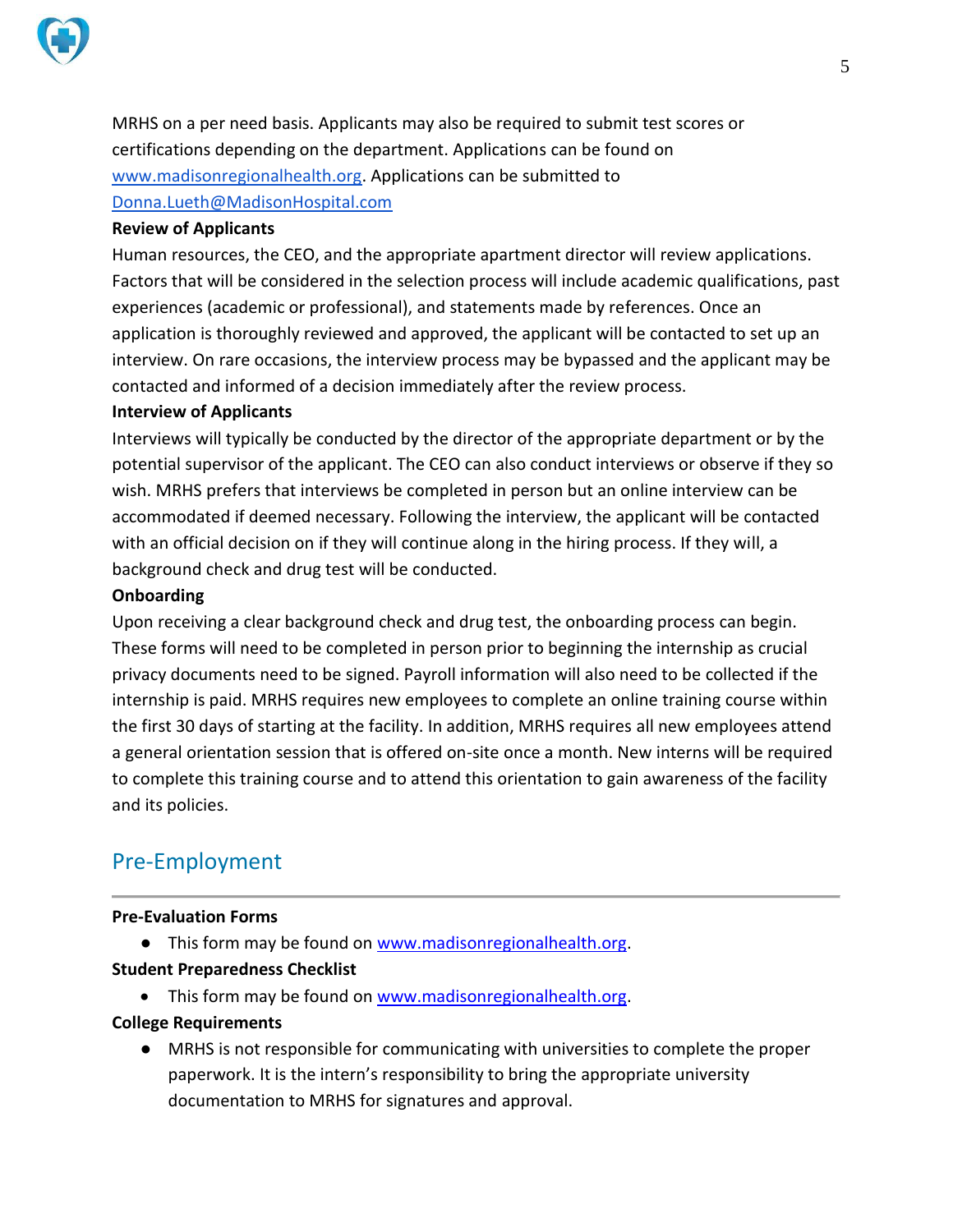

#### **Licensing / Liability**

- Licensing requirements are different for every department. Interns should check with their university or with MRHS to ensure they have all proper licenses and/or certifications before beginning the internship experience.
- Liability coverage will be provided by MRHS if the intern is taken on as a facility employee. If this is not the case, the university program will have to cover liability for the intern.

# Expectations

#### **Student Responsibilities**

- Act in a professional way and respect employees and guests at MRHS at all times.
- Follow all MRHS policies, procedures, and regulations at all times.
- Strive to reach all deadlines set for them, whether it be from MRHS or from their university.
- Be engaged and involved in the entire internship experience.
- Ask questions if unsure about any situation.
- Communicate any academic needs, responsibilities, or changes to their supervisor or director of department.
- Track their own hours, keeping in mind university requirements.
- Provide feedback to MRHS and their supervisor.

#### **Additional Responsibilities if Clinical Internship**

- Ask questions if unsure about the appropriateness of providing direct care to a patient.
- Identify themselves as an intern when interacting with patients.
- Speak up if they feel uneasy or uncomfortable about any situation.

#### **Preceptor / Department Responsibilities**

- Ensure the intern is properly orientated with the facility and its procedures.
- Ensure the intern is properly orientated with department requirements and procedures.
- Provide projects and shadowing opportunities that provide the intern with an environment that is beneficial to learning.
- Provide interns with regular guidance and supervision.
- Supervise interns until they feel comfortable completing duties on their own.
- Work with the intern to meet all academic requirements.
- Provide evaluation to interns upon completion of the internship experience.